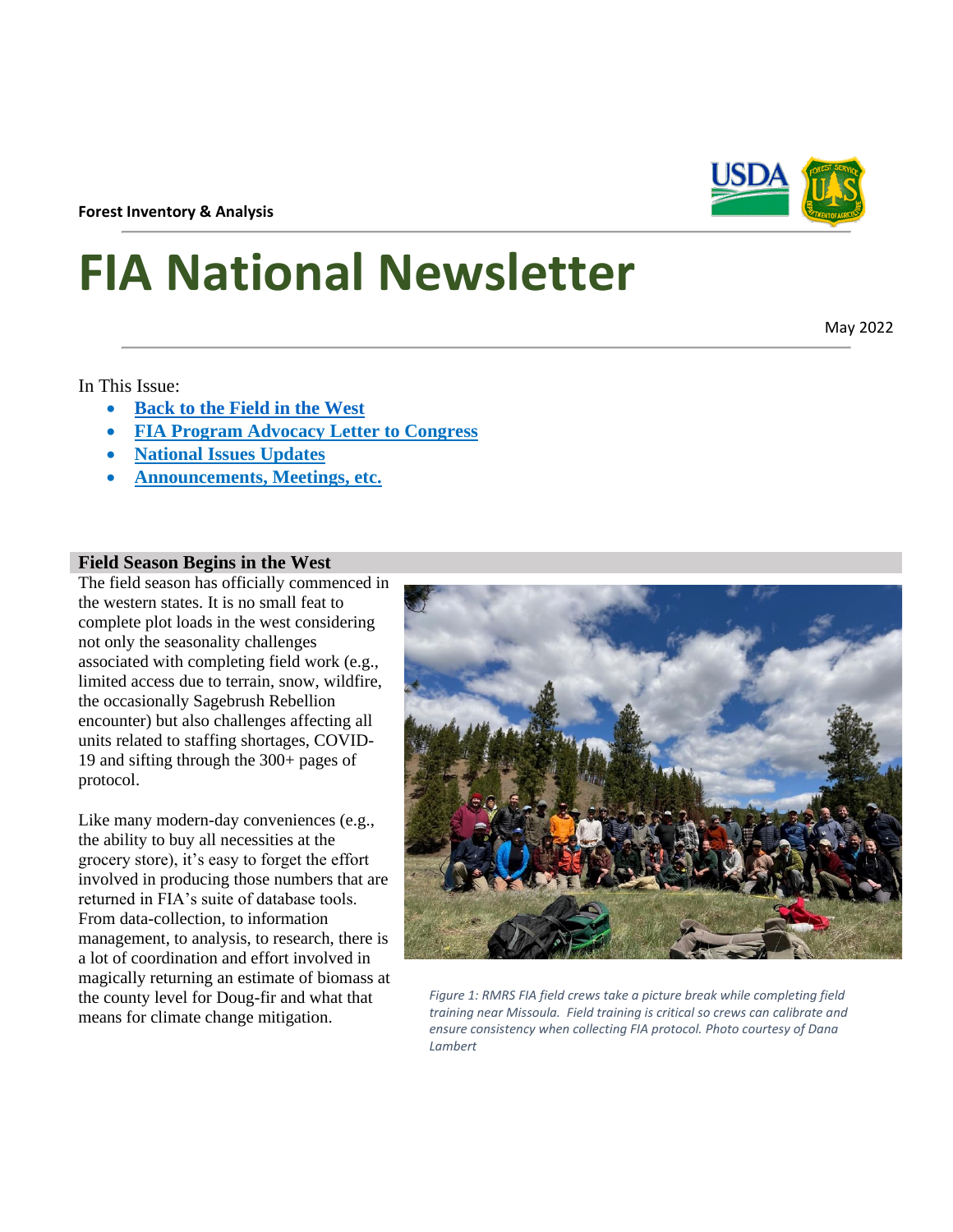Many parts of the FIA program are challenging and this piece is not meant to detract from that but rather highlight all the challenges in producing those final estimates.

So, as the 2022 field season begins in the west, take a moment to recognize all of our FIA field crews and their hard work which sometimes can include longhot (or cold) days, with hours spent collecting quality data and months of perfecting that protocol, while breathing in smoke from one of the many wildfires raging in the west or southwest, while dodging poison oak/rattlesnakes on the off-trail hike to PC, after driving an hour or so and after a 45-minute conversation with the landowner (and their guard dog) that started-out a little hostile but ended with an "access granted" and a homemade Danish togo…only to get to PC and the Allegro crashes so guess you're tallying on paper…true story.



*Figure 2: RMRS Veg-Cover Percent Training. Photo courtesy of Dana Lambert*

## <span id="page-1-0"></span>**FIA Program Advocacy Letter Sent to Congress**

*"Given the increasing pressures facing our forests—climate impacts, wildfire, insects and disease, and development—the FIA program is more important now than ever before. We look forward to working with Congress and the Forest Service to significantly grow this program and ensure the accurate and timely inventory of America's forests."* – an excerpt from the letter sent to the House and Senate Subcommittee on Interior, Environment and Related Agencies

A letter was sent to congress on behalf of over 80 FIA supporters with a request to increase funding. This request was sent identifying FIA as critical in meeting client and stakeholder needs in their effort to address natural resourcerelated issues. The letter exemplified FIA's very diverse list of supporters and their advocacy effort for the program. The full-letter can be accessed through the FIA Resource Center [here.](https://teams.microsoft.com/l/file/b3b57a6f-eb1d-41ca-bbde-1c67ae00db9c?tenantId=ed5b36e7-01ee-4ebc-867e-e03cfa0d4697&fileType=pdf&objectUrl=https%3A%2F%2Fusdagcc.sharepoint.com%2Fsites%2Ffs-fia-no%2FShared%20Documents%2FGeneral%2FFY23%20FIA%20Coalition%20Support%20Letter_051722.pdf&baseUrl=https%3A%2F%2Fusdagcc.sharepoint.com%2Fsites%2Ffs-fia-no&serviceName=teams&threadId=19:fa0d68122ff64200b2c783aa9325a937@thread.skype&messageId=-1&groupId=bc5991cf-5cc1-400c-9c41-daa94d8acef0)

#### <span id="page-1-1"></span>**National Issues Update**

Current national issues that require attention to resolve are moving through the Program's "new" change management process. A standard operating procedure (SOP) document was created to outline the process. The SOP is a "living" document that is updated quarterly based on After Action Review feedback (garnered from participants of the process) and other updates/improvements that are recognized. The SOP can be accessed through the FIA Resource Center [here.](https://usdagcc.sharepoint.com/sites/fs-fia-no/Lists/Change%20Management/DispForm.aspx?ID=4&e=BRnZY7)

The following issues are "active" and are in various stages of the process. A new issue should be entering Phase 2 of the process soon, which issue chosen next (that is currently in the queue) will be dependent on the priority set by Program Managers and Bands.

#### GRM Tree Status Codes

GRM Tree Status is at the end of Phase 2 of the change management process. A group of subject matter experts (representing all units and all bands), identified via Band Leader requests for interest, participated in biweekly meetings that began in February. The team thoroughly articulated the "Problem Statement" to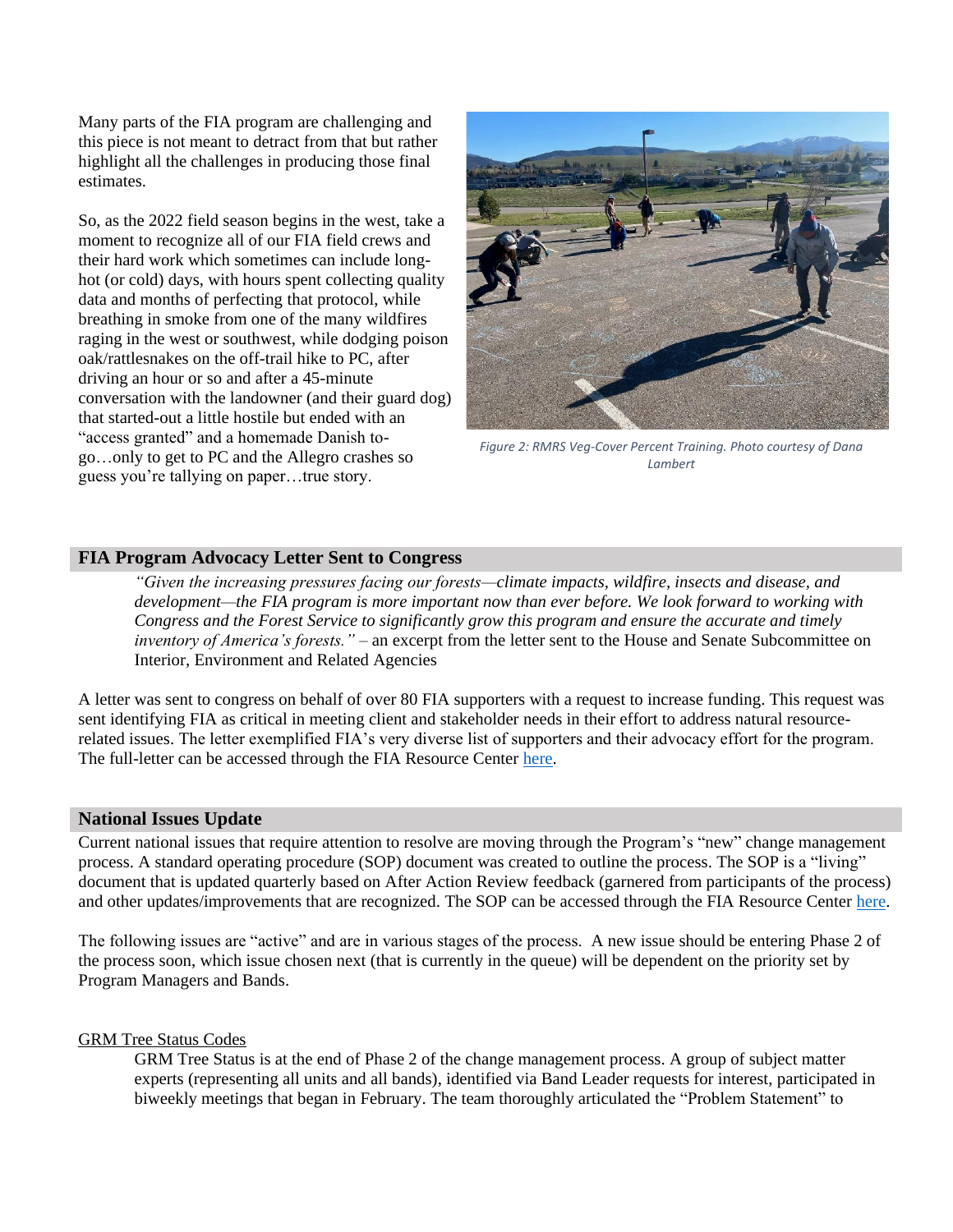promote shared understanding of the issue and then identified multiple courses-of-action (COA) to address the problem. Screening criteria were developed, and COA's had to "pass" the screening criteria in order to be consider a valid solution. An example of screening criteria included the ability of the solution to determine how a tree was utilized (e.g., commercial or non-commercial) if it's not currently standing.

After comparing the COA's against the screening criteria identified, only two COA's remained. The remaining COA's differed in that one COA required further defining current codes and one COA required the addition of data items to ensure screening criteria could be met. At the last meeting, the team officially identified the best COA based on screening and evaluation criteria. The next step is for the recommended COA to be presented to the Program Managers for final approval (tentatively scheduled for beginning of June). If approved, Tree Status Code will move into Phase 3 of the change management process: implementation.

Phase 3 efforts will include work on behalf of DAB to create field manual language of the change and IM to code the change. All bands will be given the opportunity to review and provide feedback on the implementation of the chosen COA. Currently, Tree Status Code change is on track to be fully implemented in field guide version 9.3 effective FY24 though this could change. Please recognize your role, responsibility and the engagement required in this part of the process. Timelines for review are roughly:

Present to Bands by: **8/1/2022** Band Approval/Feedback/Incorporated Changes by: **10/1/2022** PM Approval/Incorporated Changes by: **11/1/2022** Pre-Field Guide Changes Implemented: **1/1/2023** Field Guide/Field Implemented: **9/1/2023 (1/1/2024 for RMRS & PNW)**

Though the change management process runs outside the scope of field-guide timelines, pending when the change is complete and pending effects of the change, the change may require updates to the field-guide. If so, the change will adhere to the pre-field and field guide timelines illustrated [here.](https://usfs.box.com/s/vfelt3y2cxd38woqvepzcj43q4j0740z)

#### Updated Biomass Equations, Cull Volume

Updated biomass equations have been in the works for many years and are in the final stages of implementation. New equations will be updated in UNIMS in May of 2022 and changes are anticipated to be reflected in FIA's National DataMart in July of 2022. Communicating this change internally and to our clients is part of the roll-out and a communication plan for sharing information about this change is currently underway. An informational bulletin was created and linked in the new "Urgent Notifications & Bulletins" section of the national website. The bulletin can be directly accessed [here.](https://www.fia.fs.fed.us/library/notifications-bulletins-archive/bulletins/2022-04_FIA_Bulletin_Biomass.pdf)

#### <span id="page-2-0"></span>**Announcements & Meetings**

## R&D MGTAG

Dan Kaisershot (NRS FIA) and John Chase (R&D GIS Community POC, PNWRS FIA) and have coordinated to form the Research & Development Mobile Geospatial Technical Advisory Group (R&D MGTAG). The group is modeled after the national MGTAG, focusing on geospatial solutions for GPS/GNSS devices, phones, tablets, and personal (portable) data recorders. Representation is across multiple research groups from NRS, PNWRS, RMRS, SRS and IITF. R&D has been under-represented in MGTAG. We're hoping to increase interest and are inviting participation in our monthly virtual Teams meetings. Contact Dan Kaisershot for more information. Email [daniel.j.kaisershot@usda.gov.](mailto:daniel.j.kaisershot@usda.gov)